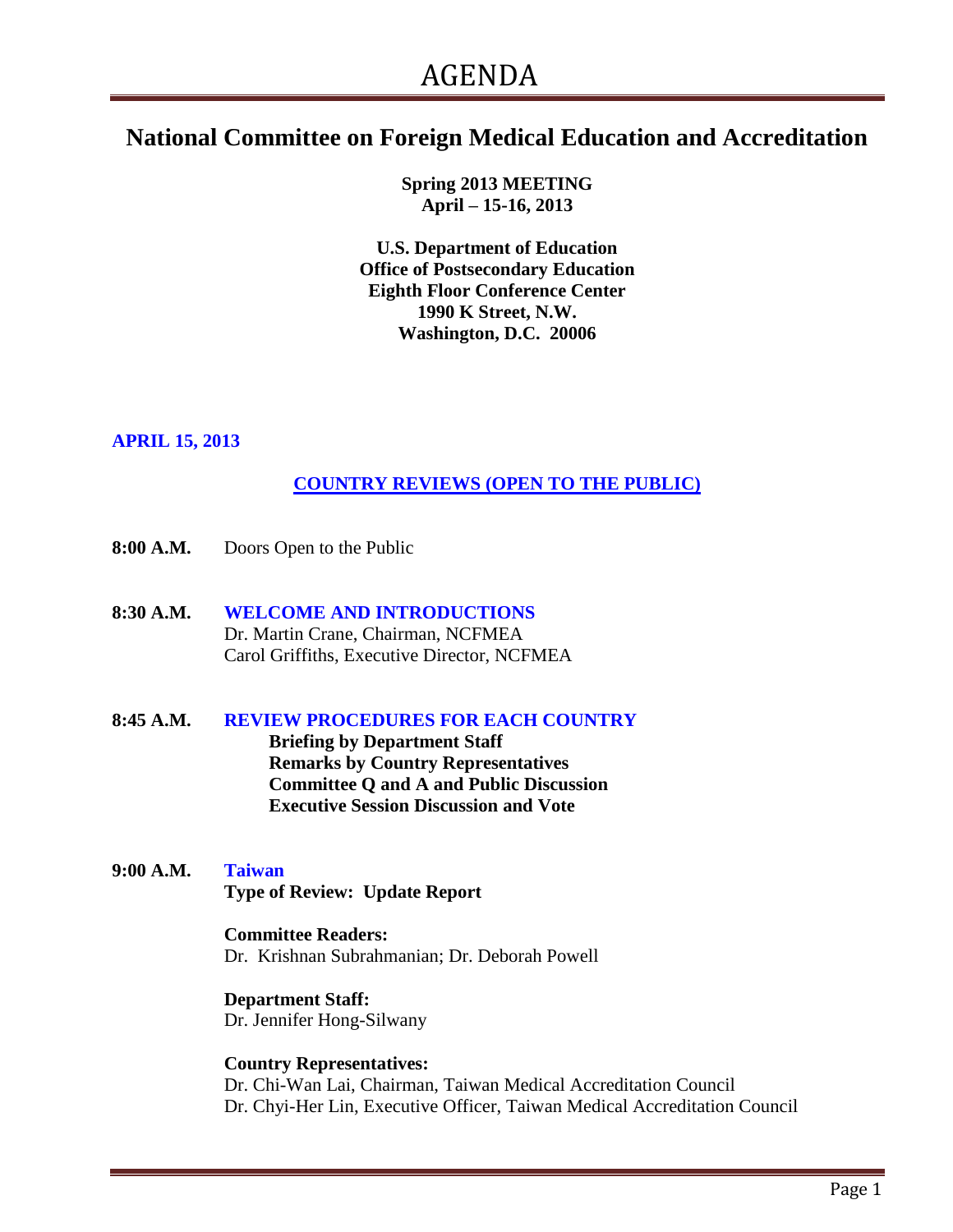## **9:45 A.M**. **Mexico**

**Type of Review: Redetermination** 

**Committee Readers:** Dr. Lynn Eckhert; Dr. David Munoz

**Department Staff:** Mr. Chuck Mula

#### **Country Representatives:**

Raúl Anaya, Executive Secretary, COMAEM Dra. Zeta Melva Triana, Counselor, COMAEM Alejandra Elizabeth Arreola, Support for translation and interpretation, COMAEM

#### **10:30 A.M. BREAK**

**10:45 A.M. Dominican Republic Type of Review: Redetermination**

#### **Committee Readers:**

Dr. James Hallock; Dr. Andrea Reid

#### **Department Staff:**

Dr. Jennifer Hong-Silwany

#### **Country Representatives:**

- Dr. Gustavo Batista, Member, National Council of Higher Education, Science and Technology, (CONESCyT),
- Dra. Rosa Adelina Céspedes Garrido, Director, Department of Medical Education Ministry of Higher Education, Science and Technology (MESCyT)

Lic. Emilio Huyke, Medical Education Consultant

Peter S. Leyton, Law Offices of Ritzert & Leyton, Legal Advisor for MESCyT

- Dr. Mauro Canario, Dean, Faculty of Health Science, Autonomous University of Santo Domingo (UASD)
- Lic. José A. Hazím Torres, Vice-rector of Student Services, Vice-rectory of Extension and Community Services, Central University of the East (UCE)
- Dr. Raymundo Jiménez, Dean of the Faculty of Health Science, Technology Institute of Santo Domingo, INTEC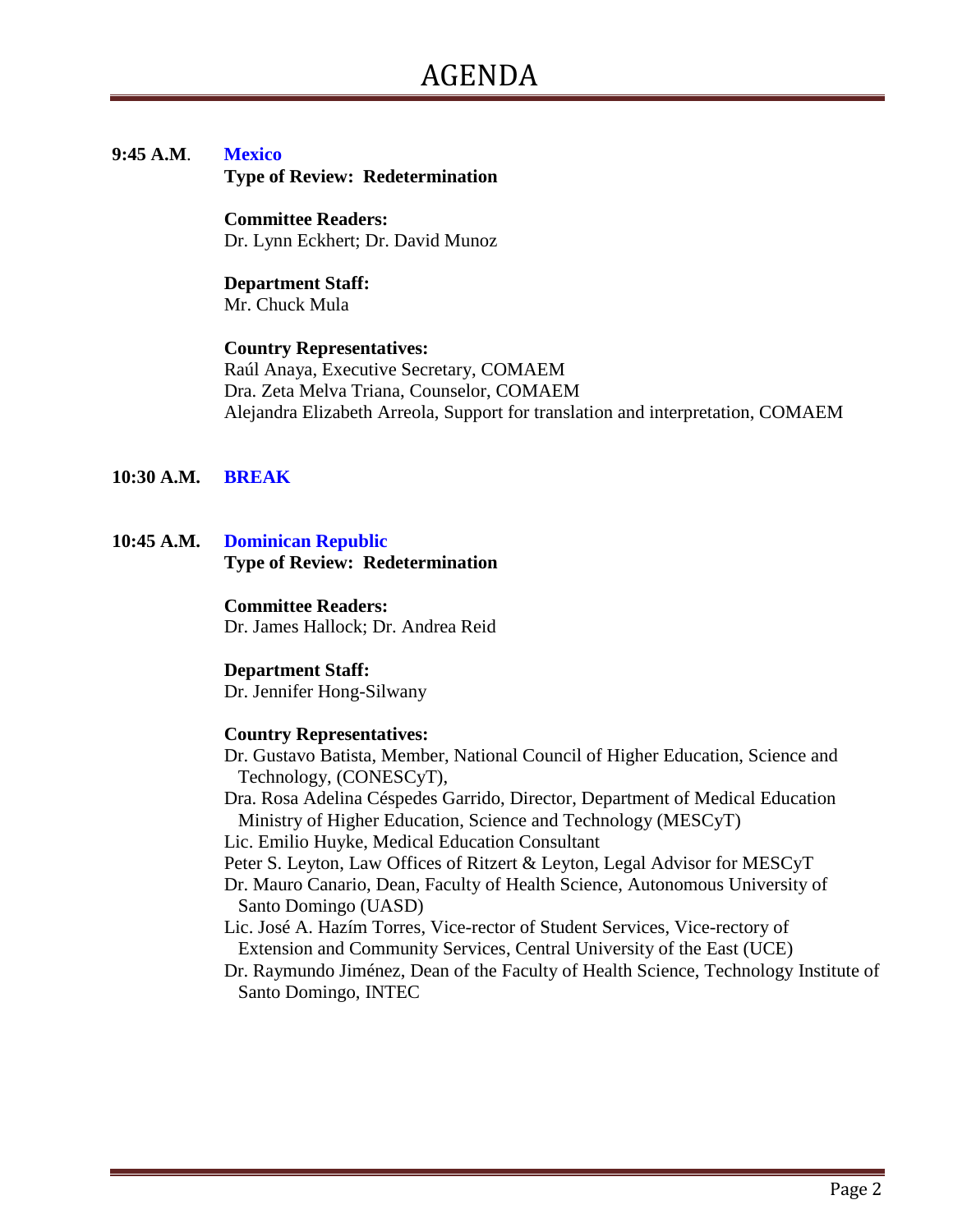#### **11:45 A.M Israel**

 **Type of Review: Update Report**

 **Committee Readers:** Dr. Robert Crone; Dr. James Hallock

**Department Staff:** Mr. Steve Porcelli

#### **Country Representative:** Dr. Shaul Sofer, Professor of Pediatrics, Council for Higher Education/ Ben-Gurion University

**12:15 P.M. Presentation: The NCFMEA and International Medical Graduates** Dr. Martin Crane, Chair, NCFMEA Past Chair, Board of Directors, Federation of State Medical Boards

#### **12:45 P.M. LUNCH**

**1:45 P.M. Saba Type of Review: Special Report**

> **Committee Readers:** Dr. Alice Coombs; Dr. Krishnan Subrahmanian

#### De**partment Staff:** Dr. Jennifer Hong-Silwany

 **Country Representatives:** Dr. Tony Peacock, Convenor, Accreditation Committee on Colleges of Medicine

#### **2:15 P.M**. **Slovak Republic**

 **Type of Review: Update Report**

#### **Committee Readers:** Dr Robert Crone; Dr. Deborah Powell

 **Department Staff:**  Mr. Herman Bounds, Ed.S.

 **Country Representatives:** Dr. Andrej Krajcovic, Comenius University in Bratislava, Jessenius Faculty of Medicine in Martin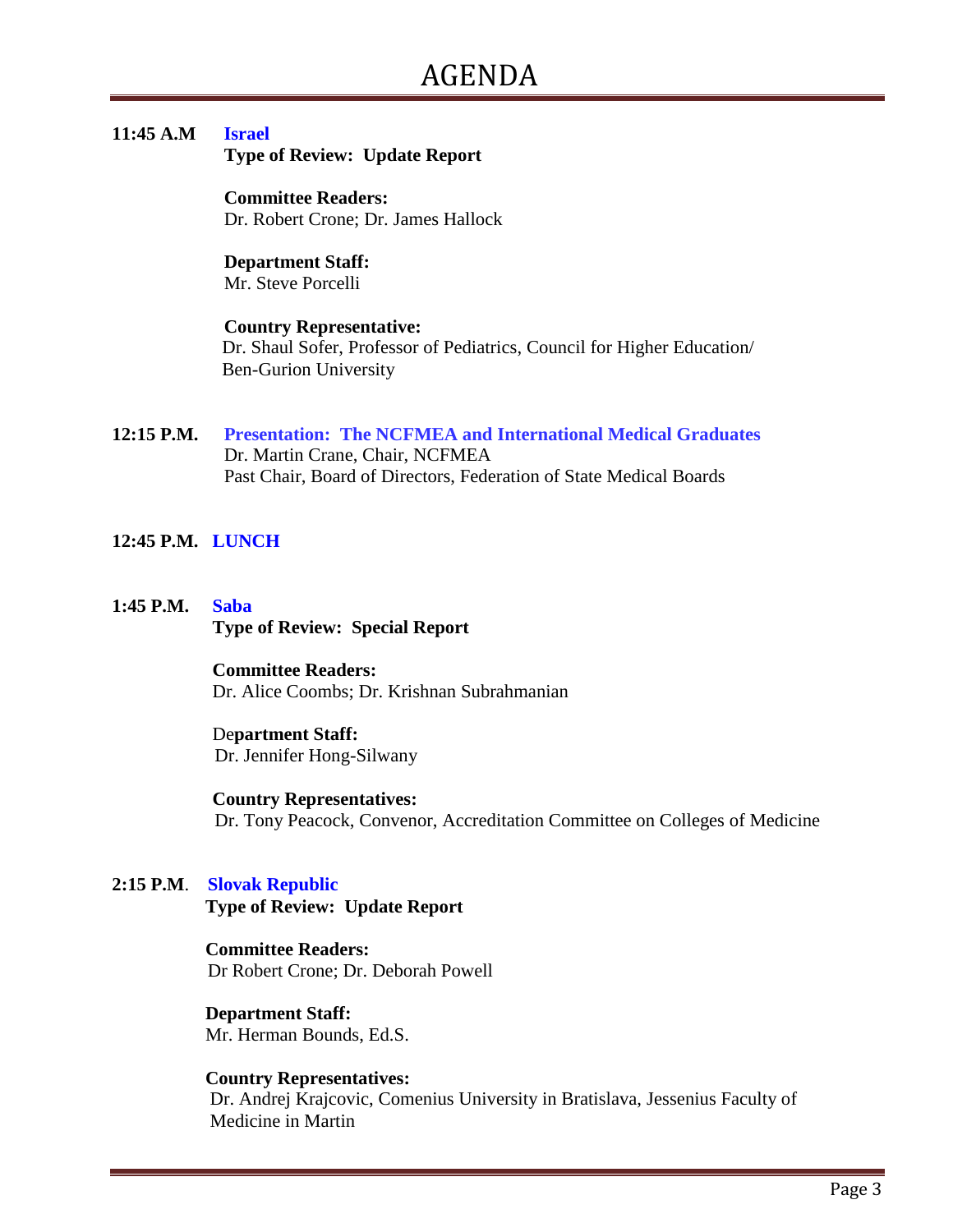#### **2:45 P.M**. **Pakistan**

 **Type of Review: Update Report**

#### **Committee Readers:**

Dr. Radheshyam Agrawal; Dr. David Munoz

#### **Department Staff:**

Ms. Elizabeth Daggett

#### **Country Representatives:**

Dr. Raja Amjad Mahmood, Administrator, Pakistan Medical and Dental Council Prof. Dr. Syed Muhammad Awais, Member, Executive Committee, Pakistan Medical and Dental Council Dr. Shaista Faisal, Acting Registrar, Pakistan Medical and Dental Council

#### **3:15 P.M. BREAK**

#### **3:30 P.M Ireland**

 **Type of Review: Update Report**

#### **Committee Readers:**

Dr. Radheshyam Agrawal; Dr. Lynn Eckhert

#### **Department Staff:**

Mr. Herman Bounds, Ed.S

#### **Country Representatives:**

 Dr. Anne Keane, Head of Education and Training, Medical Council of Ireland Professor William Powderly, Council Member, Chairman, Professional Development Committee (incorporating Education/Training), Medical Council of Ireland

### **4:00 P.M. Australia/New Zealand**

**Type of Review: Update Report**

#### **Committee Readers:**

Dr. Andrea Reid; Dr. Alice Coombs

# **Department Staff:**

Dr. Rachael Shultz

# **4:30 P.M. United Kingdom**

 **Type of Review: Update Report**

#### **Committee Readers:**

Dr. Alice Coombs; Dr. James Hallock

#### **Department Staff:**

Dr. Rachael Shultz